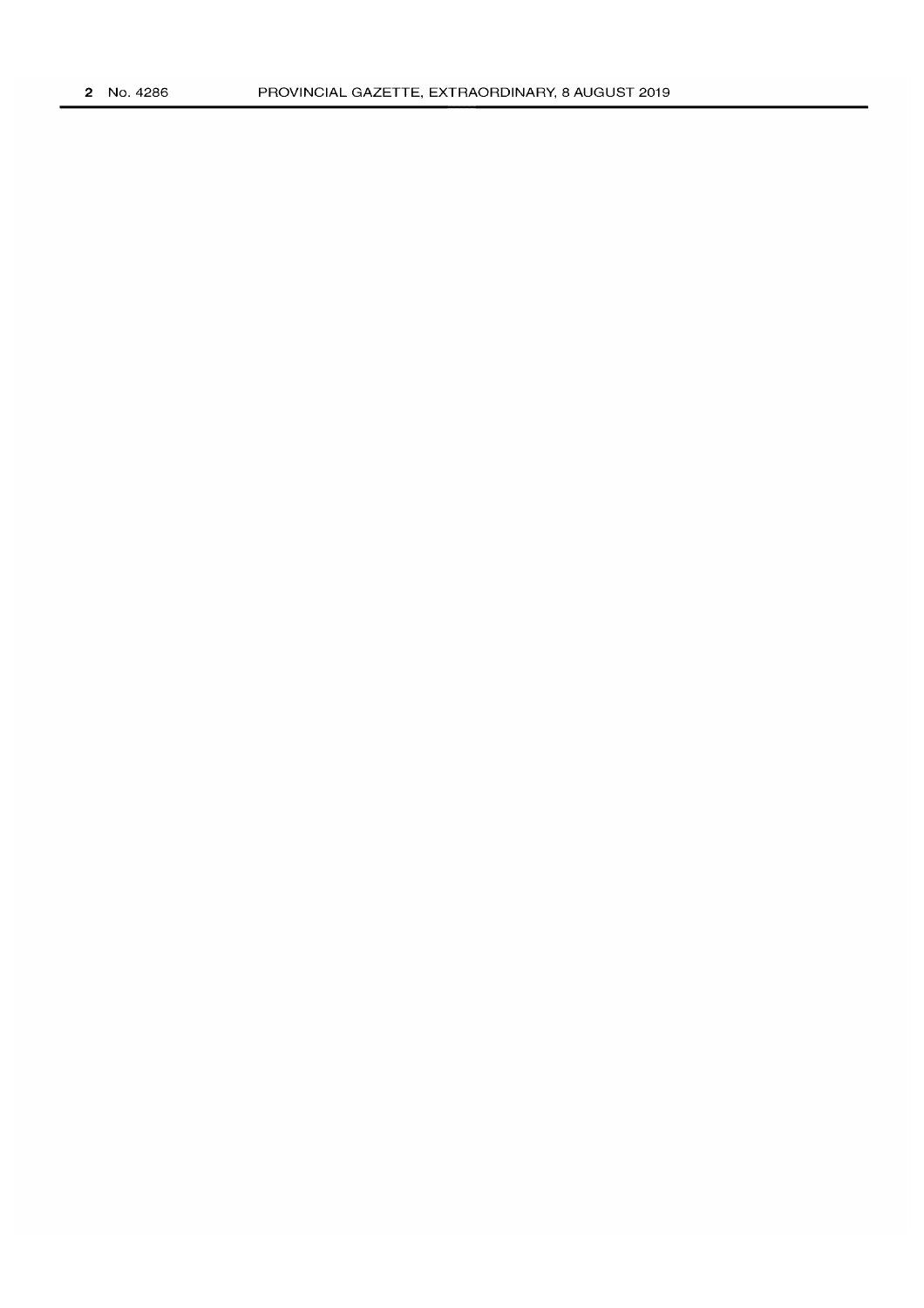### **CONTENTS**

|            |                                                                                                       | Gazette<br>No. | Page<br>No. |
|------------|-------------------------------------------------------------------------------------------------------|----------------|-------------|
|            | LOCAL AUTHORITY NOTICES . PLAASLIKE OWERHEIDS KENNISGEWINGS                                           |                |             |
| 190<br>191 | Eastern Cape Liquor Act (10/2003): Notice of lodgement of applications for transfer of certificate of | 4286           |             |
|            |                                                                                                       | 4286           |             |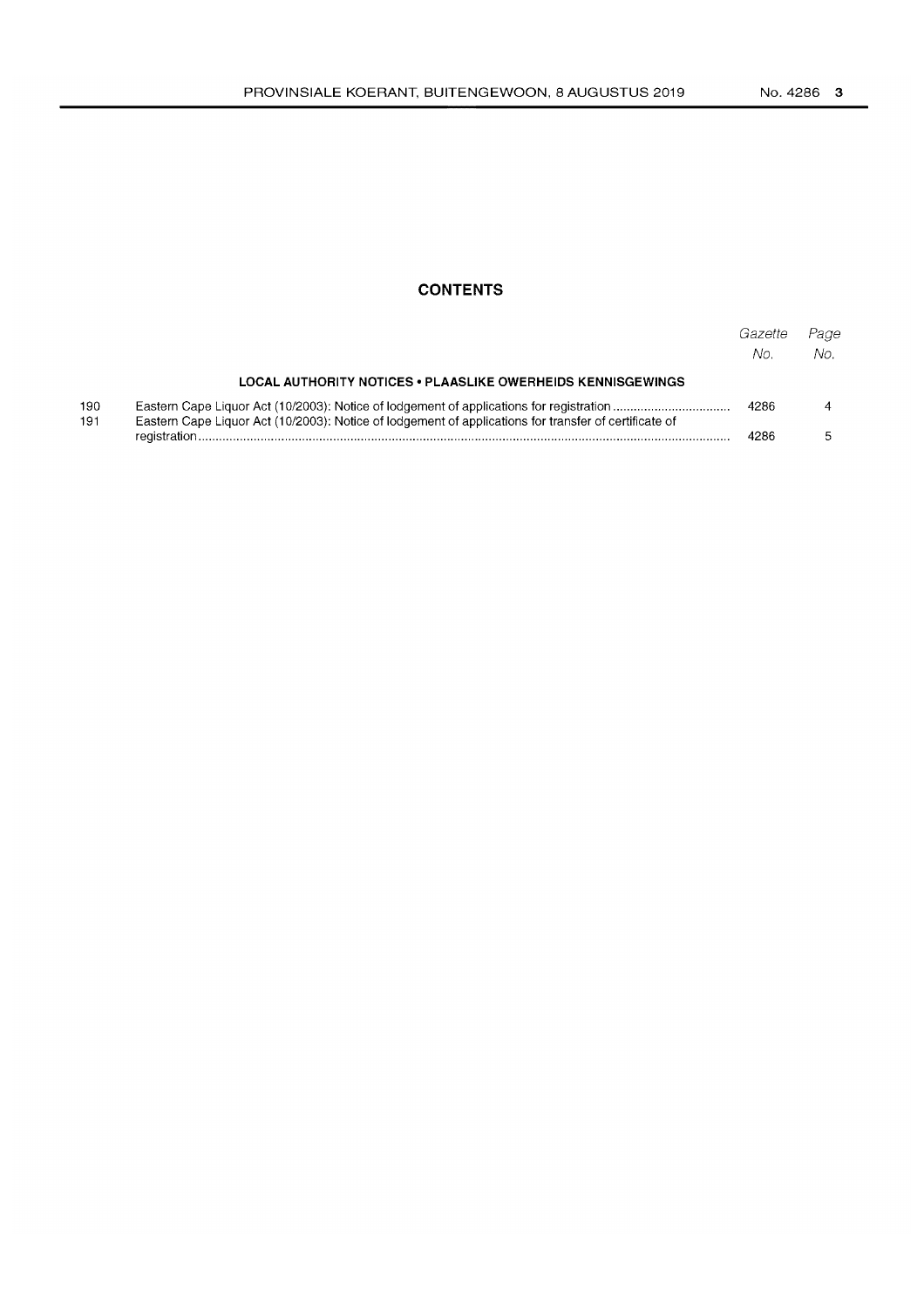# **LOCAL AUTHORITY NOTICES • PLAASLIKE OWERHEIDS KENNISGEWINGS**

#### **LOCAL AUTHORITY NOTICE 190 OF 2019**

**1. CM3**  [Reg 4 (1)

#### **EASTERN CAPE LIQUOR ACT, 2003 (Act No. 10 of 2003) NOTICE OF LODGEMENT OF APPLICATIONS FOR REGISTRATION**

Notice is hereby given that the applications for registration, particulars of which appear in the Schedule hereunder, have been lodged with the Board. Interested parties may, free of charge, inspect any application which appears in the Schedule hereunder and may within twenty one days of this notice, lodge with the Board written representations in support of, or written objections. **LERATO RADIKOANYANA EASTERN CAPE LIQUOR BOARD 07 August 2019** SCHEDULE

|                           |                   | 2                                                                 | 3                         | 4                               | 5                                                                                                             |  |
|---------------------------|-------------------|-------------------------------------------------------------------|---------------------------|---------------------------------|---------------------------------------------------------------------------------------------------------------|--|
| <b>Application Number</b> |                   | Kind of registration<br>Name and number of<br>applied for<br>Ward |                           | Kind of<br>liquor to be<br>sold | Name under which business is to be<br>conducted and particulars of the erf,<br>street or farm                 |  |
| 1.                        | REF9006166364081  | Ward 50 Buffalo City<br>Metropolitan Municipality                 | On and Off<br>Consumption | All kinds                       | Cleo's Tavern, 50197 Sbheneni Street,<br>Kwelera Location, East London, 5201                                  |  |
| 2.                        | REF6204046795086  | Ward Buffalo City<br>Metropolitan Municipality                    | On and Off<br>Consumption | All kinds                       | Raggars Tayern, 20765 Tshabo Location,<br>Block 2, Berlin, 5660                                               |  |
| 3.                        | REF1929/001817/07 | Ward 9 Elundini Local<br>Municipality                             | Off Consumption           | All kinds                       | Shoprite Liquorshop - Mount Fletcher, Erf<br>241, Shop 5, Mount Fletcher Square, R56,<br>Mount Fletcher, 4770 |  |
| 4.                        | REF7302230397088  | Ward 46 Nelson Mandela<br>Metropolitan Municipality               | On and Off<br>Consumption | All kinds                       | Shiela's Tavern, 6 Kama Street,<br>Kwanobuhle, Uitenhage, 6229                                                |  |
| 5.                        | REF6805080930080  | Ward 42 Buffalo City<br>Metropolitan Municipality                 | On and Off<br>Consumption | All kinds                       | Phumie's Pub & Grill, 3497 N.U. 2,<br>Mdantsane, 5219                                                         |  |
| 6.                        | REF7801280850086  | Ward 3 Raymond Mhlaba<br>Local Municipality                       | On and Off<br>Consumption | All kinds                       | Sunrise Tavern, Erf 3206, Extension 5,<br>Tinidubu/Takalani Location, Fort Beaufort,<br>5720                  |  |
| 7 <sub>1</sub>            | REF9607165292080  | Ward 13 Umzimvubu<br>Local Municipality                           | On and Off<br>Consumption | All kinds                       | Masikhule Tavern, Nyosini Administrative<br>Area, Mount Frere, 5090                                           |  |
| 8.                        | REF5609105221082  | Ward 5 Umzimvubu Local<br>Municipality                            | On and Off<br>Consumption | All kinds                       | Knox's Tavern, Marwaqa Location, Mount<br>Ayliff, 4735                                                        |  |
| 9.                        | REF9110140479088  | Ward Sakhisizwe Local<br>Municipality                             | Off Consumption           | All kinds                       | Discount Bottle Store, Plot 4467, Maclear<br>Road, No. 3, Elliot, 5460                                        |  |
| 10.                       | REF2019/031366/07 | Ward 18 Enoch Mgijima<br>Local Municipality                       | On and Off<br>Consumption | All kinds                       | Shosho Farm Café, Lessyton Village,<br>Queenstown, 5320                                                       |  |
| 11.                       | REF7808255709080  | Ward 15 Amahlathi Local<br>Municipality                           | Off Consumption           | All kinds                       | Sobz Bottle Store, 7524 Cenyu Lands,<br>Stutterheim, 4960                                                     |  |
| 12.                       | REF9411135667087  | Ward 5 Joe Gqabi Local<br>Municipality                            | Off Consumption           | All kinds                       | Busy Corner, 1910 Tembisa Location,<br>Burgersdorp, 9744                                                      |  |
| 13.                       | REF2009/168749/23 | Ward 12 Emalahieni Local<br><b>Municipality</b>                   | On and Off<br>Consumption | All kinds                       | A.A. Wise Tavern, Mkapusi Village, Lady<br>Frere, 5410                                                        |  |
| 14.                       | REF4802210070087  | Ward 2 Sundays River<br>Valley Local Municipality                 | On and Off<br>Consumption | All kinds                       | Kirkwood Bowling Club, Erf 474, Kirkwood,<br>6120                                                             |  |
| 15.                       | REF7003290044087  | Ward 15 Sengu Local<br>Municipality                               | On Consumption            | All kinds                       | Branksome Country House, Branksome<br>Farm No. 167, R393, Barkly East, 9876                                   |  |
| 16.                       | REF8008090006086  | Inxuba Yethemba Local<br>Municipality                             | Special Event             | All kinds                       | The Fish Canoe Marathon, Erf 1852, Deary<br>Avenue, Cradock Sportsgrounds, Cradock,<br>5850                   |  |
| 17.                       | REF7308135704088  | Nelson Mandela<br>Metropolitan Municipality                       | Special Event             | All kinds                       | Garden Town Festival, 8 Chase Street,<br>Uitenhage, 6280                                                      |  |